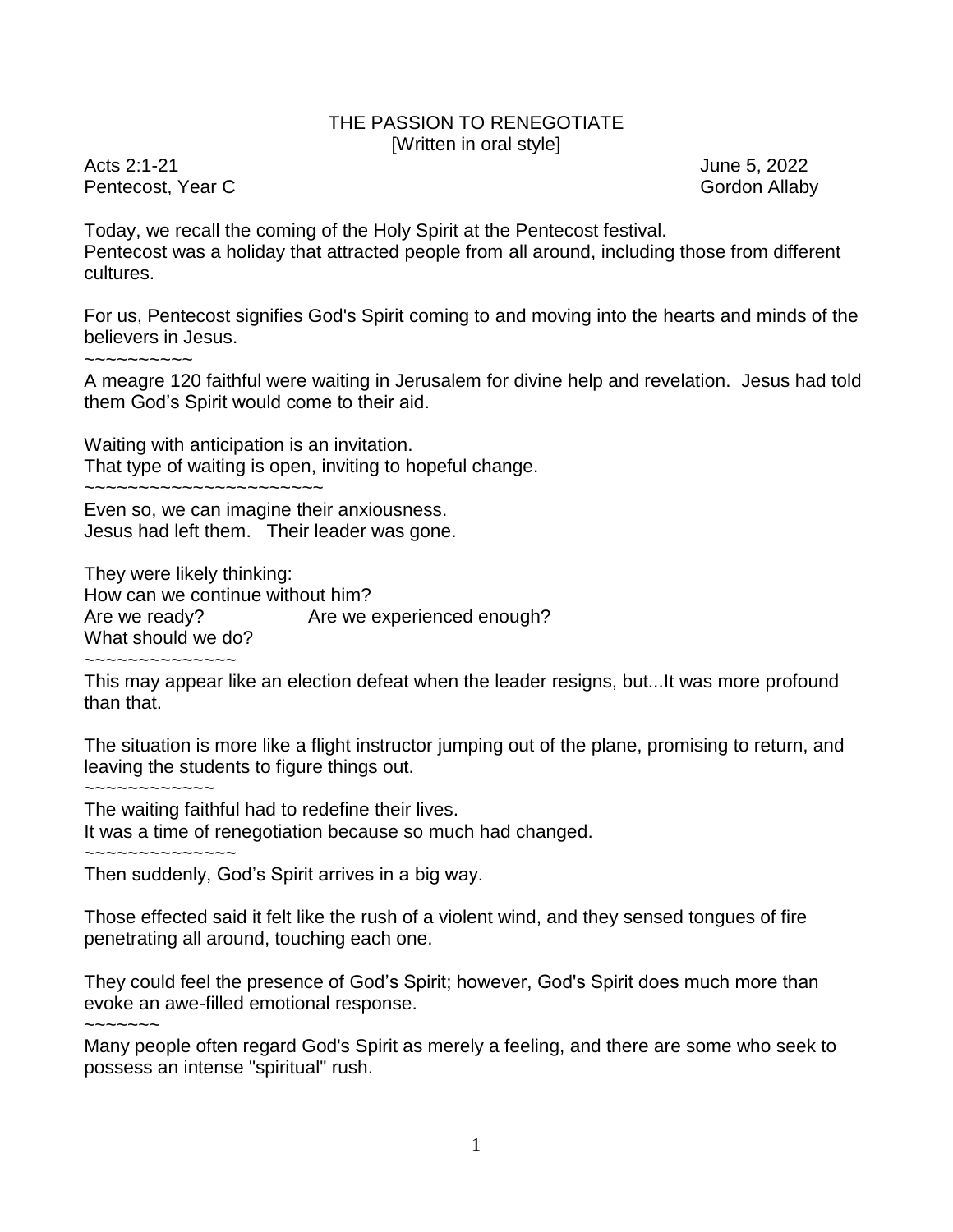Yet, God's Spirit is more cognitive in function than it is a sensation. God's Spirit is referred to as a person--a person that enlightens, convicts, ....inspires, directs, ...equips and enables...Action.

At Pentecost, the followers felt the presence of the Spirit arrive, and THEN ...they were equipped with the ability to communicate in foreign languages.

The Important message in this is They were able to understand and be understood. [repeat]

They were changed. Divine Love gave them compassionate understanding. Pentecost signifies transformation and empowerment.

~~~~~~~~~~~~

God's Spirit informs and empowers for action,.......... and to be sure, the essence and nature of God's Spirit is Love.

God is love, and so it makes sense that the activity of God's Spirit is from and for love. Even so, being filled with the Spirit does Not just mean being full of warm fuzzy emotions and loving regard.

God's Spirit evokes much more than "thoughts and prayers."

God's Spirit enlightens, convicts, ....inspires, directs, ...equips and enables...Action! ....LOVE in ACTION, including compassionate understanding.

~~~~~~~~~~~~~~

When the famous 16<sup>th</sup> century Mennonite martyr heard the crack of thin ice and the splash of his pursuer falling into the frigid water. Dirk Willems did not stop, turn and say, "I'm so sorry for you. I do love you very much and so does God, but I have to keep going or you'll take me back to prison and have me killed.

So, you better ask God for forgiveness, while you can. Bye."

The Spirit of God enable, empowered Dirk to defy self preservation and rescue the man in peril.

God's Spirit moves us to action, compassionate action.

~~~~~~~~~~~~~~~~~~~~

Jesus is not around. Jesus is gone. Jesus is not with us. He is not here to demonstrate the way of salvation.

To be sure, Jesus' death did not bring salvation, but it is part of the way.

God sent Jesus to show us / to model the way to live and be, and after Jesus, God provided God's Spirit in order to carry on that ministry and message.

Teresa of Avila (a veal ya), the 16th century saint, described what it is like living without Jesus extant.

Here is what she wrote: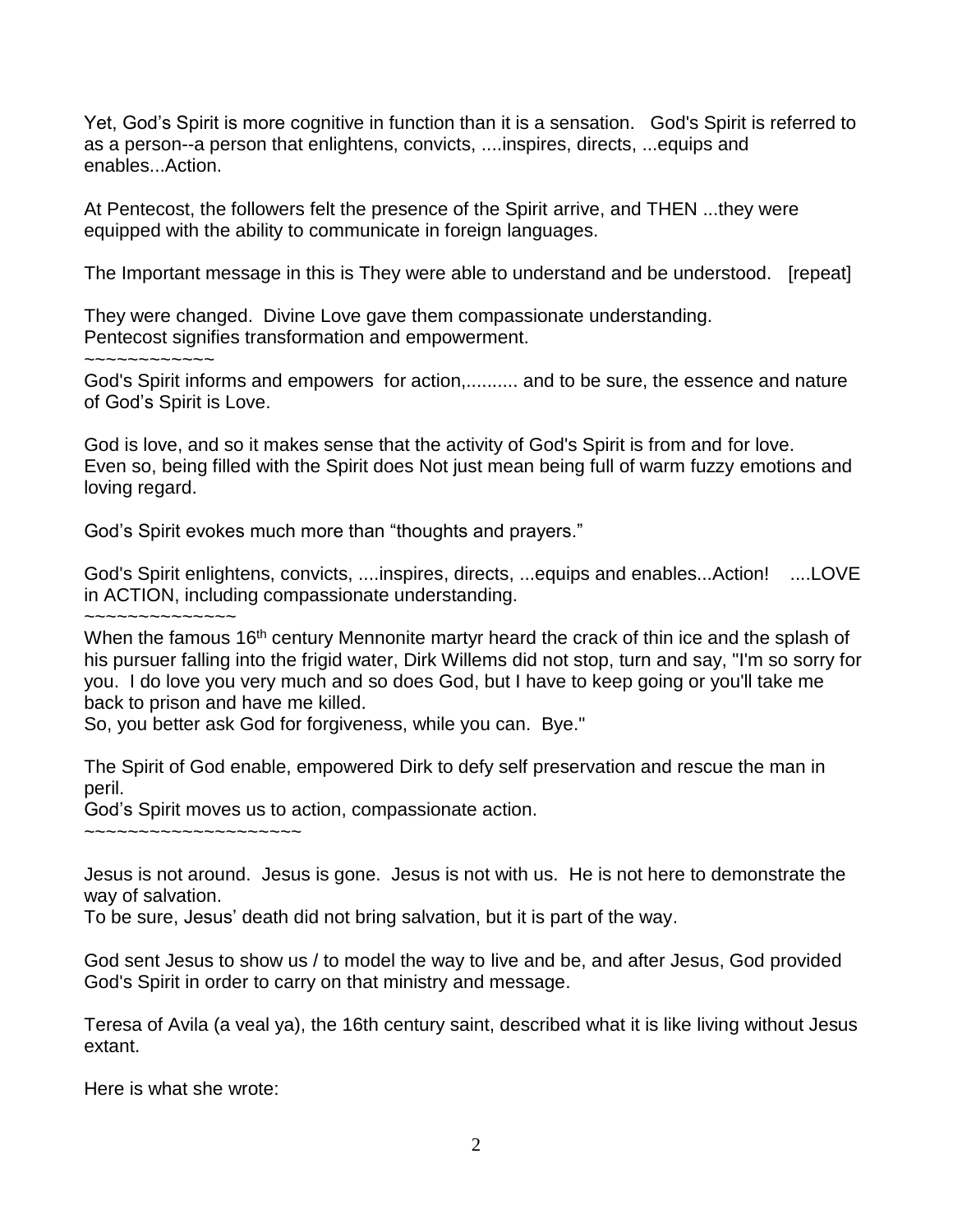Christ has no body but yours, No hands, no feet on earth but yours. Yours are the eyes with which he looks with compassion on this world. Yours are the feet with which he walks on earth to do good. Yours are the hands with which he blesses all the world. Yours are the hands, yours are the feet, Yours are the eyes, you are his body. Christ has no body now but yours, No hands, no feet on earth but yours. Yours are the eyes with which he looks with compassion on the world. Christ has no body now on earth but yours. ~~~~~~~~~~~~~

God's Spirit guides and directs us, and it can be profound.

~~~~~~~~~~~~~~~~~~~

Recall, from last month, the small plane in Florida where the pilot passed out?

He suffered a torn aorta, and survived after emergency surgery.

The passenger called on the radio for help. He told the air traffic controller what happened, and yelled that he had no flight experience.

Just as he had trusted the pilot, he then had to trust an unseen person giving instructions. See the parallel?

Amazingly, he safely landed the plane by obeying each step given to him. That is an allegory for salvation.

~~~~~~~~~~~~~~~~~~~~~

God's Spirit is not an unknown voice whispering in our ear helpful tips for good living and how to survive.

We know the Spirit. The Spirit is God.

We are in a relationship with God.

The Spirit comes to those who wait and invite God in.

 $\sim$   $\sim$   $\sim$   $\sim$   $\sim$   $\sim$   $\sim$ 

At some point, we made a covenant with God. Vows were said, and we invited God's Spirit into our hearts and minds. That was when the journey of our relationship with God began in earnest.

Yet, relationships are not static. Relationships are active, and time, events and circumstance alter relationships.

Conditions can change, and that changes the provisions, the stimuli and the person,.. ..... thus affecting the relationship.

After a while and after a change of circumstances, a relationship must be revisited / reviewed and renewed or it will wither away.

We are not the same person that entered a relationship with God.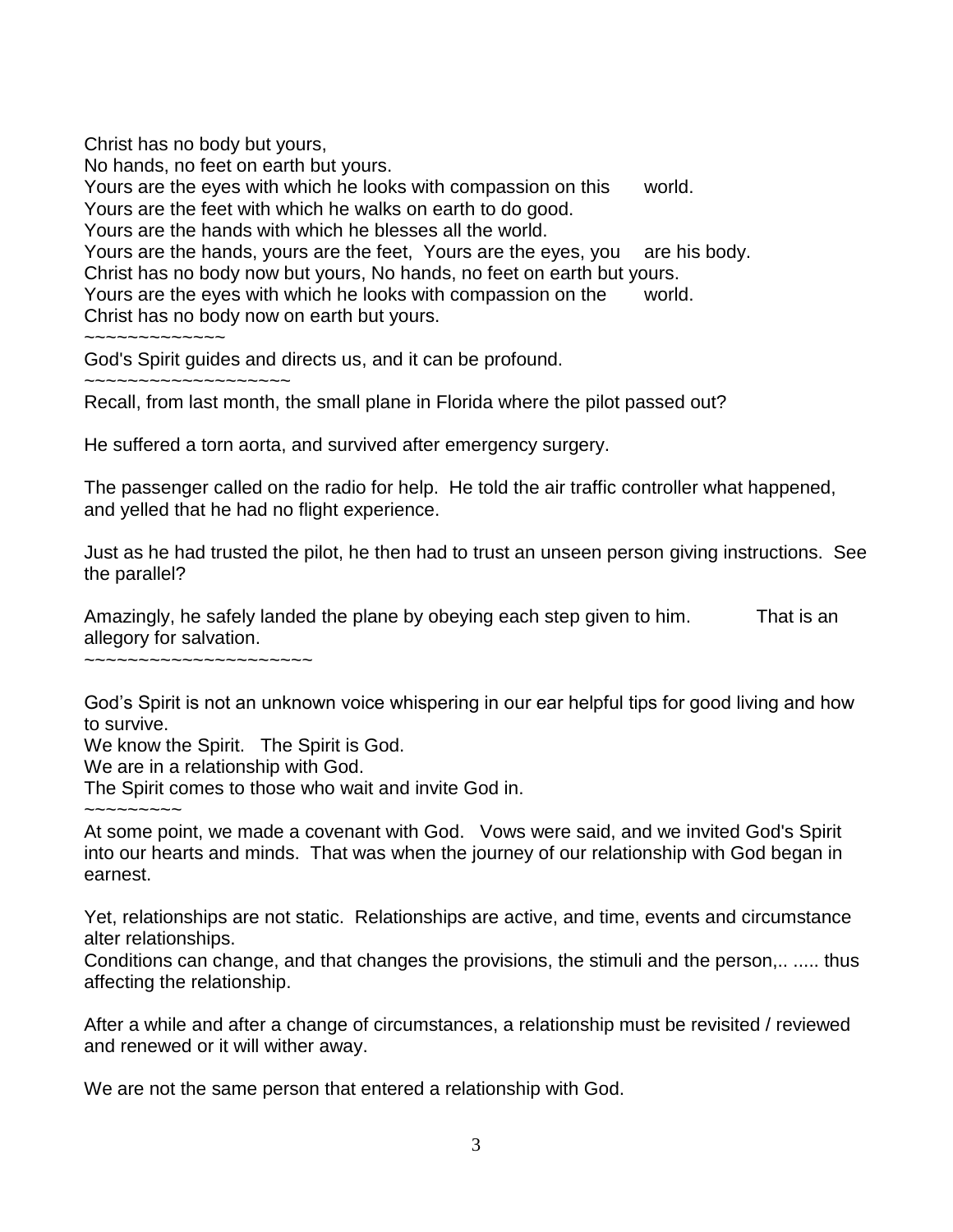We have changed; the world around us has changed, and so new life needs to be breathed into our relationship with God.

Moreover, this applies to any kind of relationship, and we do not want to neglect and starve relationships founded on love--they are too precious to ignore.

Marriages/ covenanted relationships / any love based relationship must be examined and refreshed when things change, such as when a child is born,..... when jobs change,........ when health changes,....... OR..when children become teens, .....**especially then**.

Today, we acknowledge children becoming youth with a rite of passage.

~~~~~~~~~~~~~~~~~~~

There are times when a developing teenager feels like they are being overwhelmed by a violent wind and flashes of fire.

We know hormones are the cause, but labelling it does not help.

The youth can feel much older, even independent, and then quickly flip and feel like a suffering child.

They are changing. Circumstances and conditions are changing.

Likewise, parents may sense a violent wind and bursts of flame coming from their once sweet child.

Then be surprised the next day by their vulnerable, tender youth.

Parenting a teenager is extremely hard on a marriage.

The relationship **must** be renegotiated.

It will need a breath of new life.

Sometimes professional counselling is needed, and always relationship inventory needs to be taken,.....which must include recalling the wonder and beauty of love.

Love opens the door to relationships.

Love motivates loving behaviour / actions.

Love nurtures the soul.

Love expands the mind and spirit to extend beyond self.

And,......... love has been the glue that lets us put up with a lot of ugly, painful and

disappointing things over the years.

Yet, never abuse. Abuse is never to be tolerated.

~~~~~~~~~~~~~~~~~

Love is transforming. Recall the Pentecost experience.

Love / God's Spirit enabled compassionate understanding.

They spoke and were heard.

They listened and understood.

Parents, Youth, pause and invite God into the situation.